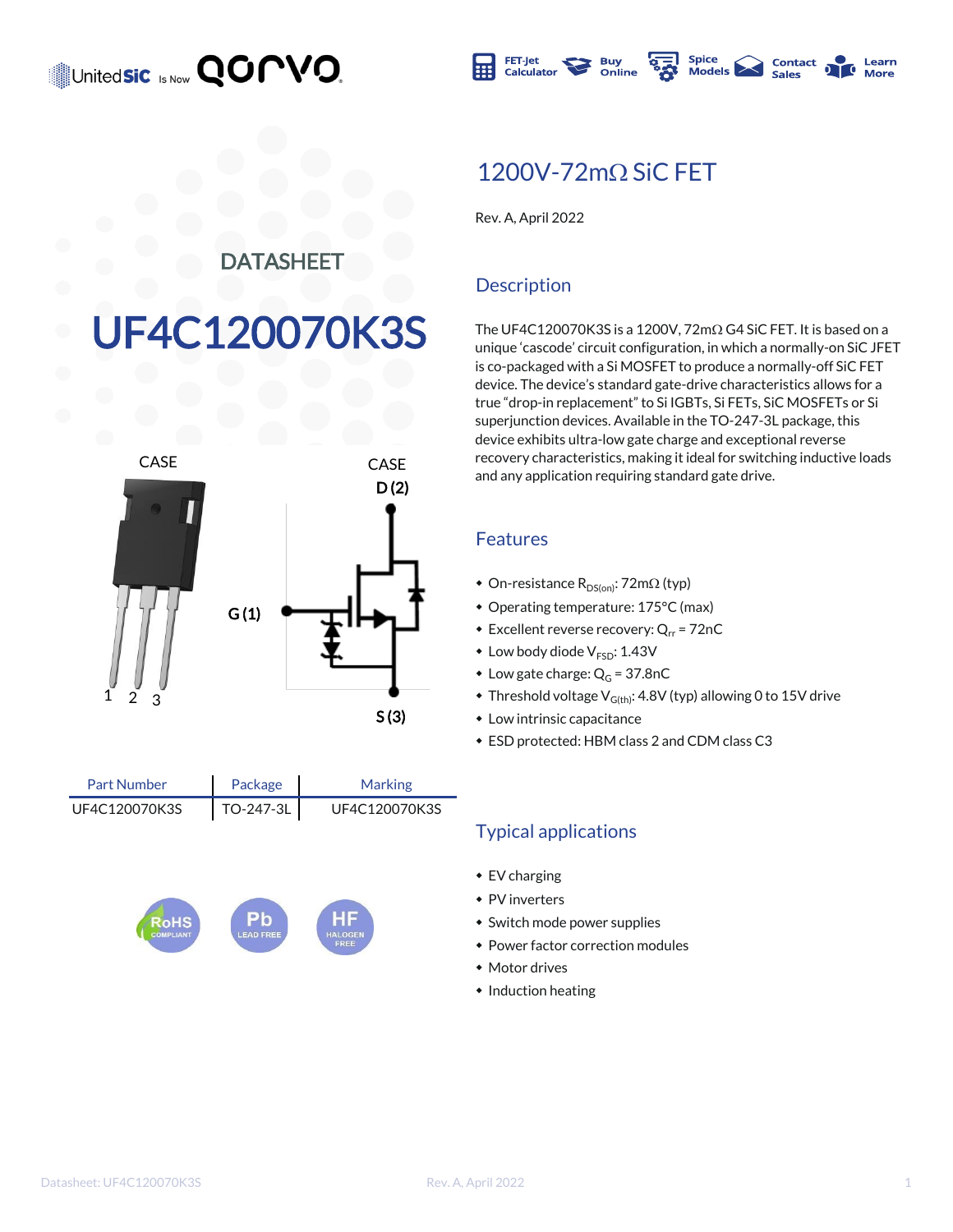



#### Maximum Ratings

| Parameter                                                            | Symbol              | <b>Test Conditions</b> | Value          | <b>Units</b> |
|----------------------------------------------------------------------|---------------------|------------------------|----------------|--------------|
| Drain-source voltage                                                 | $V_{DS}$            |                        | 1200           |              |
|                                                                      |                     | DC.                    | $-20$ to $+20$ |              |
| Gate-source voltage                                                  | $V_{GS}$            | AC (f > 1Hz)           | $-25$ to $+25$ |              |
|                                                                      |                     | $T_c = 25^{\circ}C$    | 27.5           | A            |
| Continuous drain current $1$                                         | $I_{\rm D}$         | $T_c = 100^{\circ}C$   | 20.7           | A            |
| Pulsed drain current <sup>2</sup>                                    | I <sub>DM</sub>     | $T_c = 25^{\circ}C$    | 83             | A            |
| Single pulsed avalanche energy <sup>3</sup>                          | $E_{AS}$            | L=15mH, $I_{AS}$ =2.2A | 36             | mJ           |
| SiC FET dv/dt ruggedness                                             | dv/dt               | $V_{DS}$ $\leq$ 800V   | 200            | V/ns         |
| Power dissipation                                                    | $P_{\text{tot}}$    | $T_c = 25^{\circ}C$    | 217            | W            |
| Maximum junction temperature                                         | $I_{J,max}$         |                        | 175            | °C           |
| Operating and storage temperature                                    | $T_{J}$ , $T_{STG}$ |                        | $-55$ to 175   | °C           |
| Max. lead temperature for soldering,<br>1/8" from case for 5 seconds | T,                  |                        | 250            | $^{\circ}$ C |

1. Limited by  $T_{J,max}$ 

2. Pulse width  $\mathsf{t}_\mathsf{p}$  limited by  $\mathsf{T}_{\mathsf{J},\mathsf{max}}$ 

3. Starting  $T_J = 25^{\circ}C$ 

#### Thermal Characteristics

| Parameter                            | Symbol             | <b>Test Conditions</b> | Value |                 |      |       |
|--------------------------------------|--------------------|------------------------|-------|-----------------|------|-------|
|                                      |                    |                        | Min   | T <sub>VD</sub> | Max  | Units |
| Thermal resistance, junction-to-case | $\mathsf{R}_{0$ jc |                        |       | 0.53            | 0.69 | °C/W  |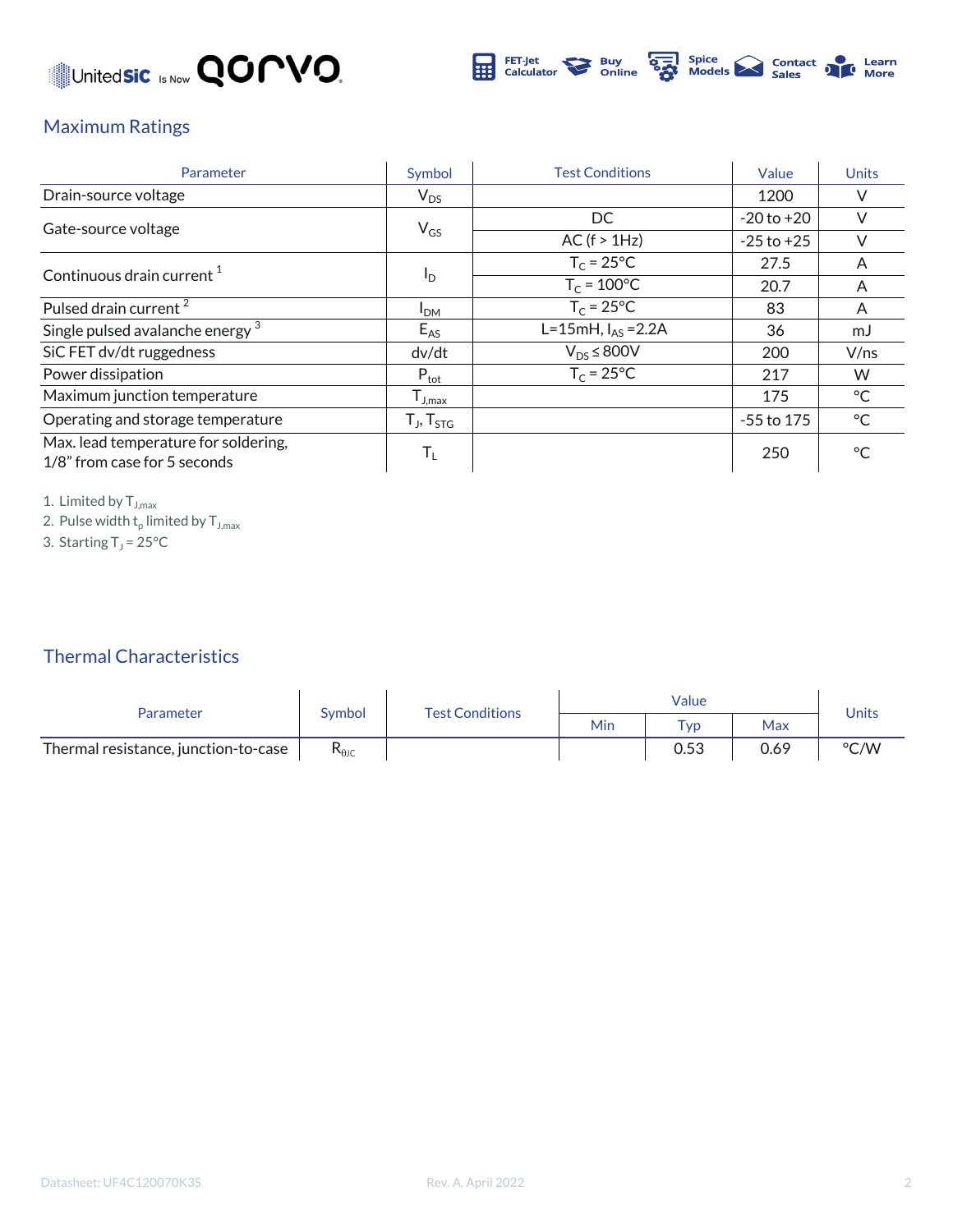Unitedsic Is Now **QOMVO** 



Electrical Characteristics ( $T_J$  = +25°C unless otherwise specified)

### Typical Performance - Static

|                                | Symbol           |                                                                 |                |     |            |              |
|--------------------------------|------------------|-----------------------------------------------------------------|----------------|-----|------------|--------------|
| Parameter                      |                  | <b>Test Conditions</b>                                          | <b>Min</b>     | Typ | <b>Max</b> | <b>Units</b> |
| Drain-source breakdown voltage | BV <sub>DS</sub> | $V_{GS}$ =0V, $I_D$ =1mA                                        | 1200           |     |            | $\vee$       |
| Total drain leakage current    | $I_{DSS}$        | $V_{DS} = 1200V,$<br>$V_{GS}$ =0V, T <sub>1</sub> =25°C         |                | 0.4 | 18         | μA           |
|                                |                  | $V_{DS} = 1200V,$<br>$V_{GS} = 0V$ , T <sub>1</sub> =175°C      |                | 10  |            |              |
| Total gate leakage current     | $I_{GSS}$        | $V_{DS} = 0V$ , T <sub>1</sub> =25°C,<br>$V_{GS} = -20V / +20V$ |                | 6   | 20         | μA           |
| Drain-source on-resistance     | $R_{DS(on)}$     | $V_{GS} = 12V$ , $I_{D} = 20A$ ,<br>$T_1 = 25^{\circ}C$         |                | 72  | 91         | $m\Omega$    |
|                                |                  | $V_{GS} = 12V$ , $I_{D} = 20A$ ,<br>$T_1 = 125$ °C              |                | 140 |            |              |
|                                |                  | $\overline{V_{GS}}$ =12V, $I_D$ =20A,<br>$T_1 = 175$ °C         |                | 197 |            |              |
| Gate threshold voltage         | $V_{G(th)}$      | $V_{DS} = 5V$ , $I_D = 10mA$                                    | $\overline{4}$ | 4.8 | 6          | $\vee$       |
| Gate resistance                | $R_G$            | f=1MHz, open drain                                              |                | 4.5 |            | $\Omega$     |

#### Typical Performance - Reverse Diode

| Parameter                                     | Symbol               | <b>Test Conditions</b>                                                             |            |      |      |              |
|-----------------------------------------------|----------------------|------------------------------------------------------------------------------------|------------|------|------|--------------|
|                                               |                      |                                                                                    | <b>Min</b> | Typ  | Max  | <b>Units</b> |
| Diode continuous forward current <sup>1</sup> | $I_{\sf S}$          | $T_c = 25$ °C                                                                      |            |      | 27.5 | A            |
| Diode pulse current <sup>2</sup>              | I <sub>S,pulse</sub> | $T_c = 25$ °C                                                                      |            |      | 83   | A            |
| Forward voltage                               | V <sub>FSD</sub>     | $V_{GS}$ =0V, $I_F$ =10A,<br>$T_i = 25^{\circ}C$                                   |            | 1.43 | 1.64 |              |
|                                               |                      | $V_{GS} = OV, I_F = 10A,$<br>$T_i = 175^{\circ}C$                                  |            | 2.38 |      | $\vee$       |
| Reverse recovery charge                       | $Q_{rr}$             | $V_R = 800V$ , I <sub>s</sub> =20A,<br>$V_{GS}$ =0V, R <sub>G</sub> =20 $\Omega$ , |            | 72   |      | nC.          |
| Reverse recovery time                         | $t_{rr}$             | $di/dt = 1000A/\mu s$ ,<br>$T_1 = 25^{\circ}C$                                     |            | 12   |      | ns           |
| Reverse recovery charge                       | $Q_{rr}$             | $V_R = 800V$ , I <sub>S</sub> =20A,<br>$V_{GS}$ =0V, R <sub>G</sub> =20 $\Omega$ , |            | 110  |      | nC           |
| Reverse recovery time                         | $t_{rr}$             | $di/dt = 1000A/\mu s$ ,<br>$T_i = 150^{\circ}C$                                    |            | 23   |      | ns           |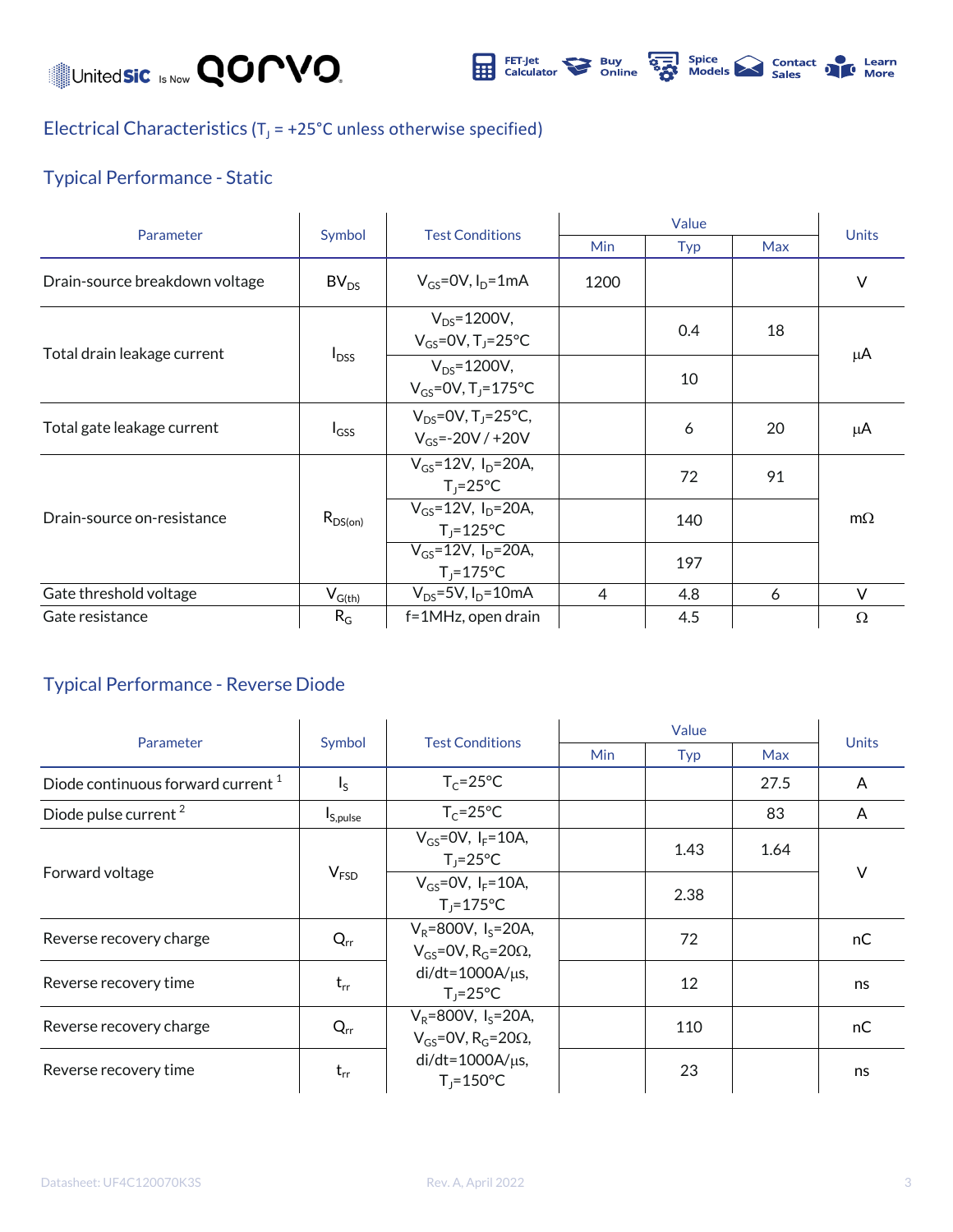## Unitedsic Is Now **QOMVO**



#### Typical Performance - Dynamic

|                                                 |                                     |                                                                                                                                                                                                      | Value      |                |            |              |
|-------------------------------------------------|-------------------------------------|------------------------------------------------------------------------------------------------------------------------------------------------------------------------------------------------------|------------|----------------|------------|--------------|
| Parameter                                       | Symbol                              | <b>Test Conditions</b>                                                                                                                                                                               | <b>Min</b> | Typ            | <b>Max</b> | <b>Units</b> |
| Input capacitance                               | $C_{iss}$                           |                                                                                                                                                                                                      |            | 1370           |            |              |
| Output capacitance                              | $C_{\rm{oss}}$                      | $V_{DS}$ =800V, $V_{GS}$ =0V<br>$f = 100kHz$                                                                                                                                                         |            | 35             |            | pF           |
| Reverse transfer capacitance                    | $C_{\text{rss}}$                    |                                                                                                                                                                                                      |            | $\overline{2}$ |            |              |
| Effective output capacitance, energy<br>related | $C_{\text{oss}(\text{er})}$         | $V_{DS}$ =0V to 800V,<br>$V_{GS} = 0V$                                                                                                                                                               |            | 42             |            | pF           |
| Effective output capacitance, time<br>related   | $C_{\text{oss(tr)}}$                | $V_{DS} = 0V$ to 800V,<br>$V_{GS} = 0V$                                                                                                                                                              |            | 71             |            | pF           |
| $C_{OSS}$ stored energy                         | $\mathsf{E}_{\mathsf{oss}}$         | $V_{DS}$ =800V, $V_{GS}$ =0V                                                                                                                                                                         |            | 13.4           |            | $\mu$ J      |
| Total gate charge                               | $Q_G$                               | $V_{DS} = 800V, I_D = 20A,$                                                                                                                                                                          |            | 37.8           |            |              |
| Gate-drain charge                               | $Q_{GD}$                            | $V_{GS}$ = 0V to 15V                                                                                                                                                                                 |            | 9.5            |            | nC           |
| Gate-source charge                              | $Q_{GS}$                            |                                                                                                                                                                                                      |            | 10             |            |              |
| Turn-on delay time                              | $t_{d(on)}$                         | Note 4.<br>$V_{DS}$ =800V, I <sub>D</sub> =20A, Gate<br>Driver = 0V to +15V,<br>$R_{G-OFF} = 50\Omega$                                                                                               |            | 39             |            | ns           |
| Rise time                                       | $t_r$                               |                                                                                                                                                                                                      |            | 12             |            |              |
| Turn-off delay time                             | $t_{d(off)}$                        |                                                                                                                                                                                                      |            | 155            |            |              |
| Fall time                                       | $t_f$                               | $R_{G ON} = 10\Omega$ , inductive                                                                                                                                                                    |            | 18             |            |              |
| Turn-on energy                                  | $E_{ON}$                            | Load, FWD: same device<br>with $V_{GS}$ = 0V and R <sub>G</sub> =<br>$50\Omega$                                                                                                                      |            | 437            |            | $\mu$ J      |
| Turn-off energy                                 | $E_{OFF}$                           |                                                                                                                                                                                                      |            | 57             |            |              |
| Total switching energy                          | <b>E</b> TOTAL                      | $T_i = 25^{\circ}C$                                                                                                                                                                                  |            | 494            |            |              |
| Turn-on delay time                              | $\mathrm{t}_{\text{d}( \text{on})}$ | Note 4,                                                                                                                                                                                              |            | 38             |            |              |
| Rise time                                       | $t_r$                               | $V_{DS}$ =800V, I <sub>D</sub> =20A, Gate<br>Driver = 0V to +15V,<br>$R_G$ off=50 $\Omega$<br>$R_{G ON} = 10\Omega$ , inductive<br>Load, FWD: same device<br>with $V_{GS}$ = 0V and R <sub>G</sub> = |            | 14             |            |              |
| Turn-off delay time                             | $t_{d(off)}$                        |                                                                                                                                                                                                      |            | 162            |            | ns           |
| Fall time                                       | $t_f$                               |                                                                                                                                                                                                      |            | 21             |            |              |
| Turn-on energy                                  | $E_{ON}$                            |                                                                                                                                                                                                      |            | 540            |            |              |
| Turn-off energy                                 | $E_{OFF}$                           | $50\Omega$                                                                                                                                                                                           |            | 145            |            | $\mu$ J      |
| Total switching energy                          | $E_{\text{TOTAL}}$                  | $T_i = 150^{\circ}C$                                                                                                                                                                                 |            | 685            |            |              |

4. Measured with the half-bridge mode switching test circuit in Figure 22.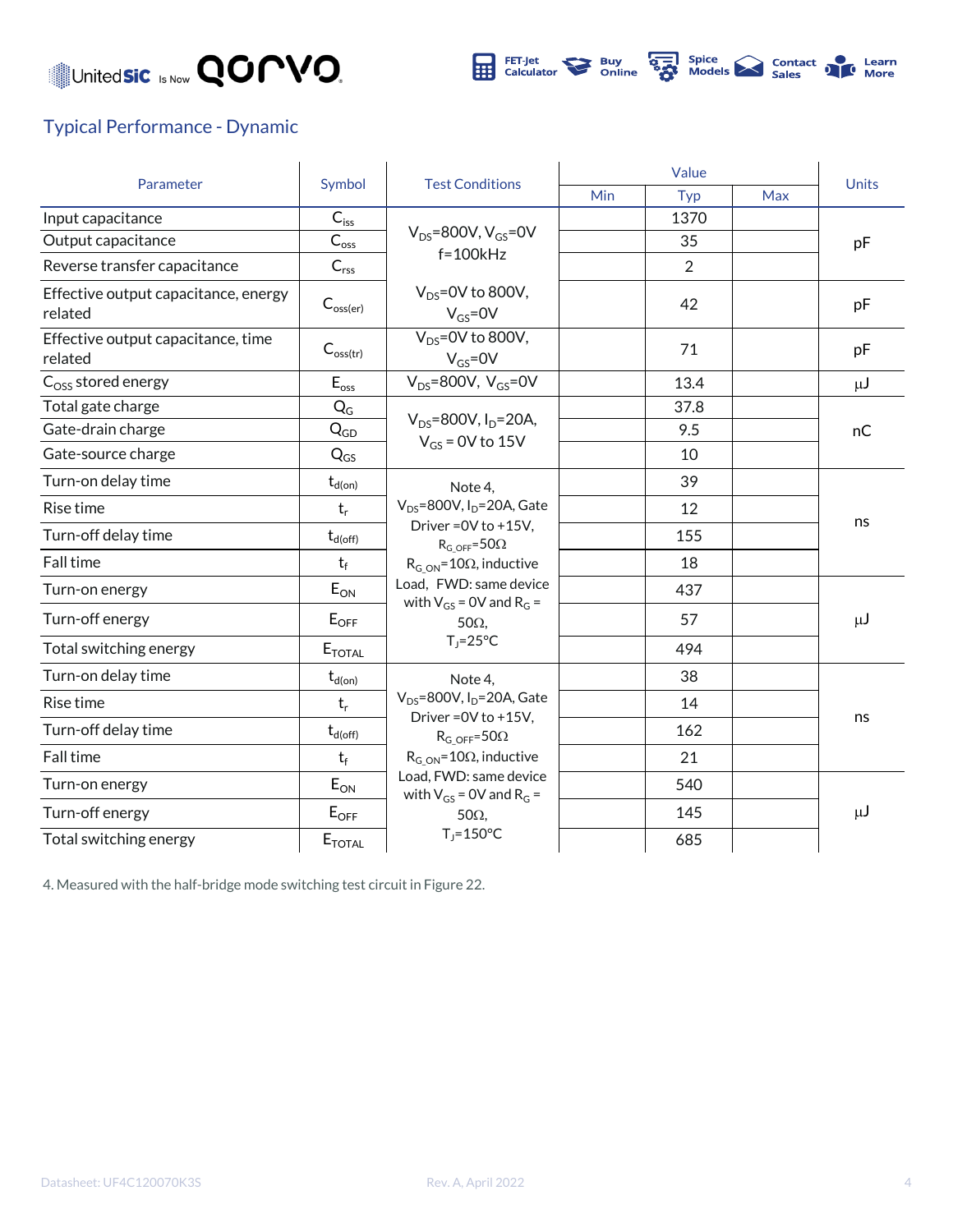



#### Typical Performance - Dynamic (continued)

| Parameter                              |                          |                                                                                                                                                                                                                         | Value |            |            |              |
|----------------------------------------|--------------------------|-------------------------------------------------------------------------------------------------------------------------------------------------------------------------------------------------------------------------|-------|------------|------------|--------------|
|                                        | Symbol                   | <b>Test Conditions</b>                                                                                                                                                                                                  | Min   | <b>Typ</b> | <b>Max</b> | <b>Units</b> |
| Turn-on delay time                     | $\mathsf{t}_{\sf d(on)}$ |                                                                                                                                                                                                                         |       | 35         |            | ns           |
| Rise time                              | $t_r$                    | Note 5 and 6.<br>$V_{DS}$ =800V, I <sub>D</sub> =20A, Gate                                                                                                                                                              |       | 7.2        |            |              |
| Turn-off delay time                    | $t_{d(off)}$             | Driver = 0V to +15V,                                                                                                                                                                                                    |       | 32         |            |              |
| <b>Fall time</b>                       | $t_f$                    | $RG OFF=1\Omega$                                                                                                                                                                                                        |       | 11         |            |              |
| Turn-on energy including $R_S$ energy  | $E_{ON}$                 | $R_{G ON} = 5\Omega$ , Snubber:<br>$R_s = 10\Omega$ , C <sub>s</sub> =95pF,                                                                                                                                             |       | 457        |            | $\mu$ J      |
| Turn-off energy including $R_s$ energy | $E_{OFF}$                | inductive Load,                                                                                                                                                                                                         |       | 75         |            |              |
| Total switching energy                 | $E_{\text{TOTAL}}$       | FWD: same device with $V_{GS}$<br>= 0V and $R_G$ = 50 $\Omega$ ,,<br>$T_1 = 25^{\circ}C$                                                                                                                                |       | 532        |            |              |
| Snubber $R_s$ energy during turn-on    | $E_{RS\_ON}$             |                                                                                                                                                                                                                         |       | 5.6        |            |              |
| Snubber $R_s$ energy during turn-off   | $E_{RS\_OFF}$            |                                                                                                                                                                                                                         |       | 5.7        |            |              |
| Turn-on delay time                     | $t_{d(on)}$              |                                                                                                                                                                                                                         |       | 27         |            | ns           |
| Rise time                              | $t_r$                    | Note 5 and 6,<br>$V_{DS}$ =800V, I <sub>D</sub> =20A, Gate                                                                                                                                                              |       | 14         |            |              |
| Turn-off delay time                    | $t_{d(off)}$             | Driver = 0V to +15V,                                                                                                                                                                                                    |       | 33         |            |              |
| <b>Fall time</b>                       | $t_f$                    | $RG OFF=1\Omega$<br>$R_{G ON} = 5\Omega$ , Snubber:<br>$R_s = 10\Omega$ , C <sub>s</sub> =95pF,<br>inductive Load,<br>FWD: same device with $V_{GS}$<br>= 0V and R <sub>G</sub> = 50 $\Omega$ ,<br>$T_1 = 150^{\circ}C$ |       | 13         |            |              |
| Turn-on energy including $R_s$ energy  | $E_{ON}$                 |                                                                                                                                                                                                                         |       | 503        |            |              |
| Turn-off energy including $R_s$ energy | $E_{OFF}$                |                                                                                                                                                                                                                         |       | 110        |            | $\mu$ J      |
| Total switching energy                 | $E_{\textnormal{total}}$ |                                                                                                                                                                                                                         |       | 613        |            |              |
| Snubber $R_s$ energy during turn-on    | $E_{RS\_ON}$             |                                                                                                                                                                                                                         |       | 5          |            |              |
| Snubber $R_s$ energy during turn-off   | $E_{RS\_OFF}$            |                                                                                                                                                                                                                         |       | 5.1        |            |              |

5. Measured with the switching test circuit in Figure 23.

6. In this datasheet, all the switching energies (turn-on energy, turn-off energy and total energy) presented in the tables and Figures include the device RC snubber energy losses.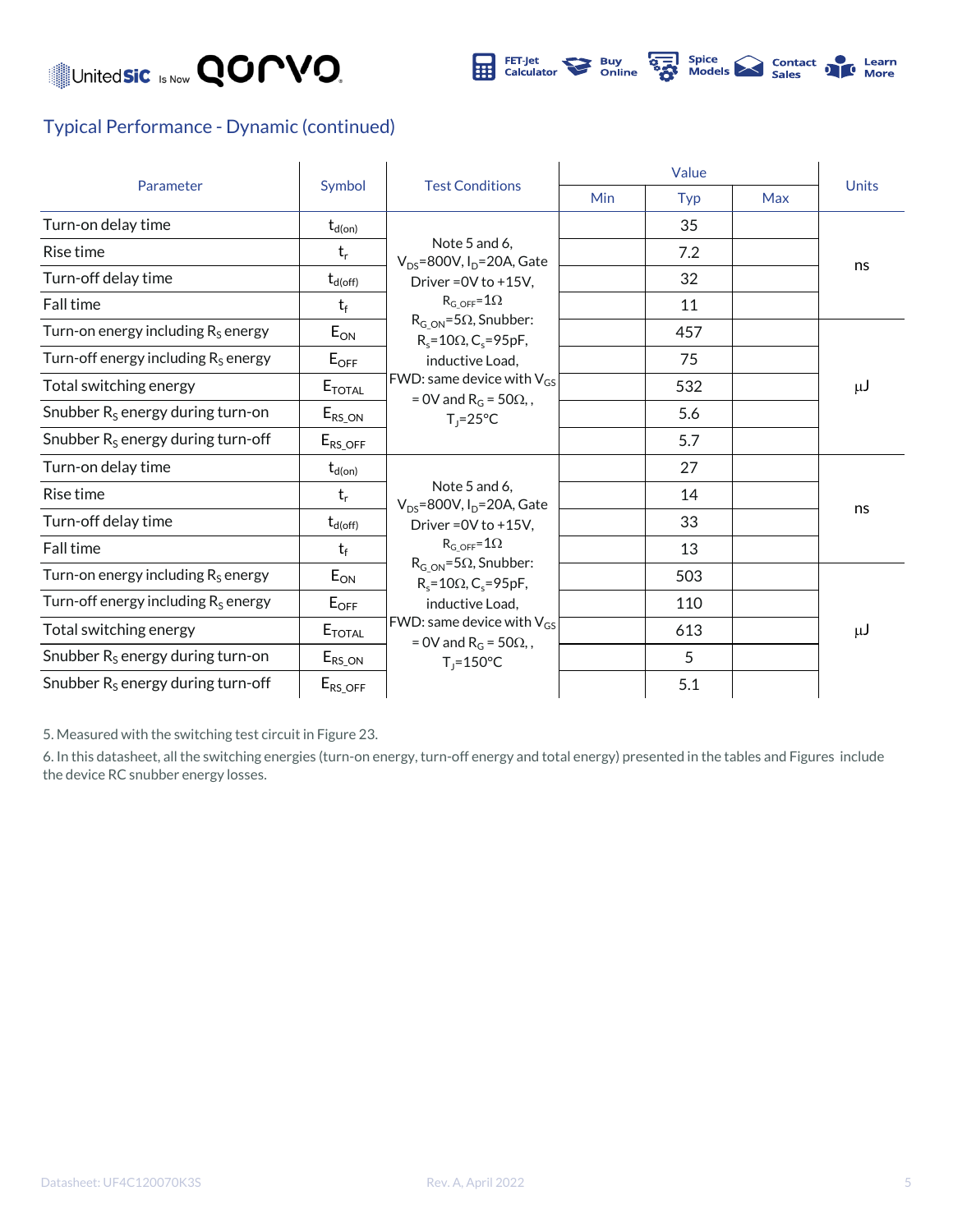### United**sic** Is Now **QOPVO.**



Learn

#### Typical Performance Diagrams



Figure 1. Typical output characteristics at  $T_J$  = - 55°C,  $tp < 250 \mu s$ 



Figure 2. Typical output characteristics at  $T_J$  = 25°C, tp  $< 250 \mu s$ 



Figure 3. Typical output characteristics at  $T_J$  = 175°C,  $tp < 250 \mu s$ 



Figure 4. Normalized on-resistance vs. temperature at  $V_{GS}$  = 12V and  $I_D$  = 20A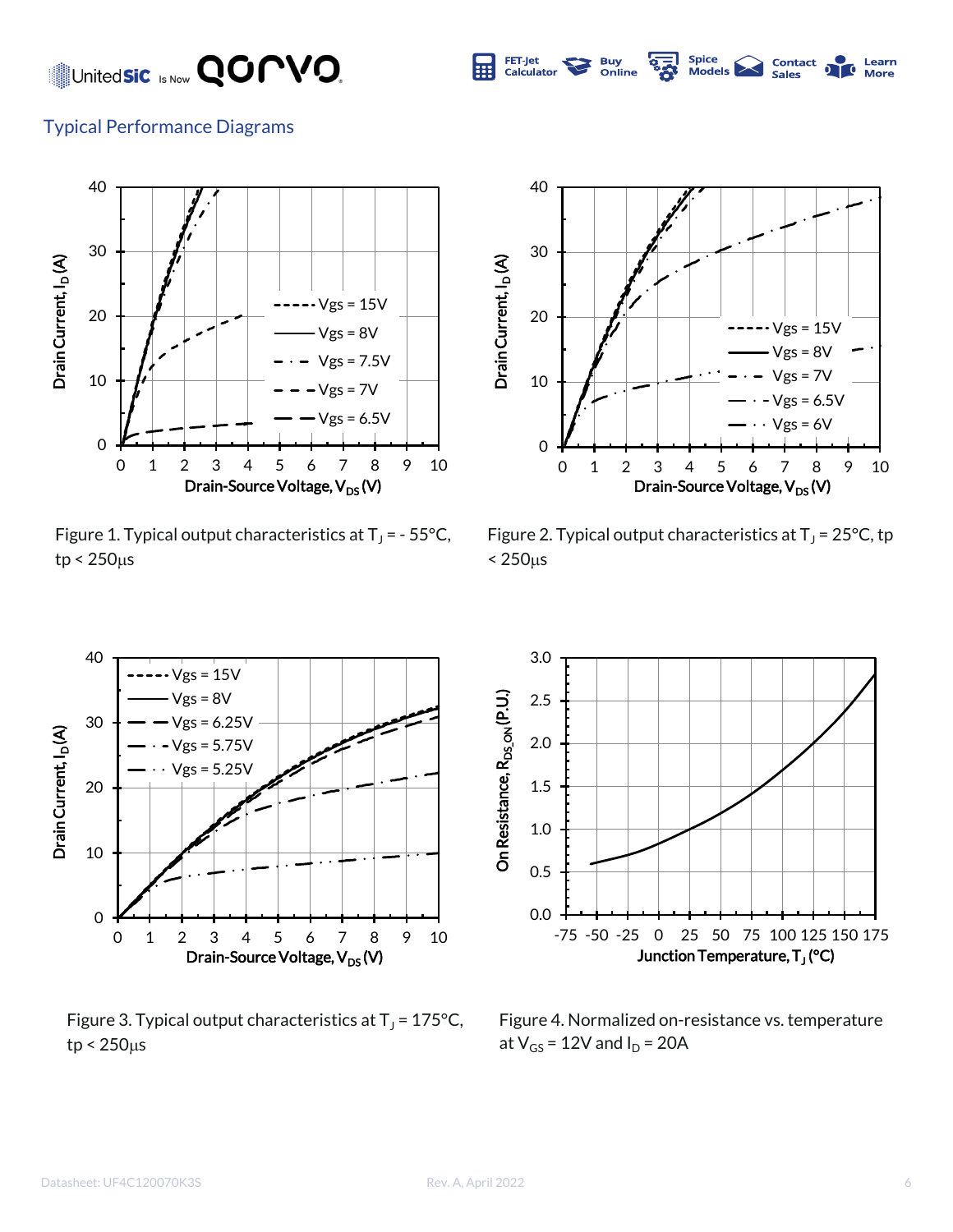## Unitedsic Is Now **QOPVO.**



Figure 5. Typical drain-source on-resistances at  $V_{GS}$  = 12V



Spice<br>Models

**Contact**<br>Sales

Learn **More** 

FET-Jet<br>Calculator

**Buy**<br>Online

 $\frac{1}{2}$ 

Figure 6. Typical transfer characteristics at  $V_{DS}$  = 5V



Figure 7. Threshold voltage vs. junction temperature at  $V_{DS}$  = 5V and  $I_D$  = 10mA



Figure 8. Typical gate charge at  $I_D$  = 20A and  $V_{DS}$ =400V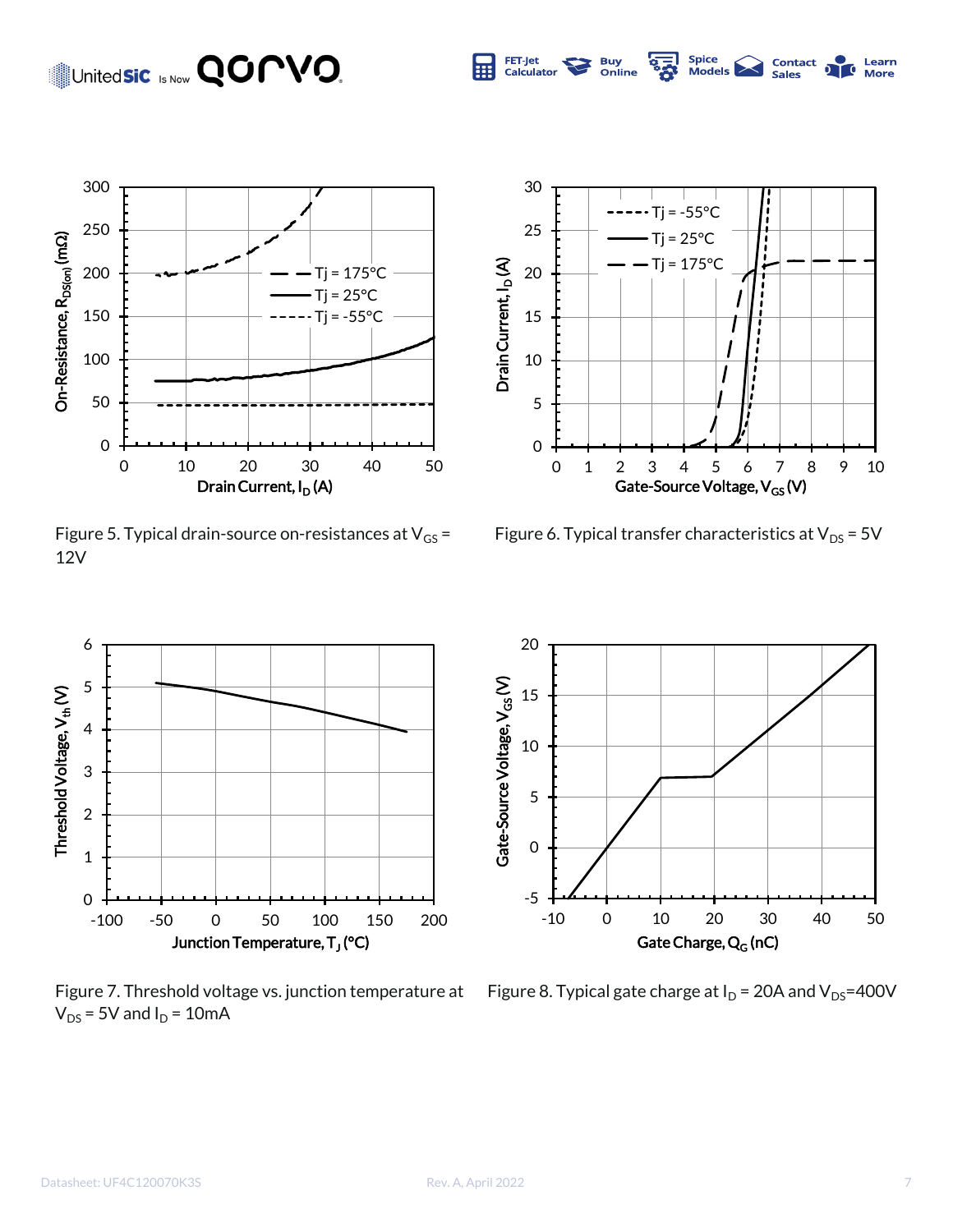## United**sic** Is Now **QOMVO**.



0  $\text{-} \vee$ gs = - 5 $\vee$ -5  $Vgs = 0V$  $Vgs = 5V$ Drain Current, I<sub>D</sub>(A) Drain Current, I<sub>D</sub> (A)  $Vgs = 8V$ -10 -15 -20 -25 -4 -3 -2 -1 0 Drain-Source Voltage, V<sub>DS</sub> (V)

Spice<br>Models

**Contact**<br>Sales

Learn

FET-Jet<br>Calculator

**Buy**<br>Online

Figure 9. 3rd quadrant characteristics at  $T_J$  = -55°C

Figure 10. 3rd quadrant characteristics at  $T_J$  = 25°C



Figure 11. 3rd quadrant characteristics at  $T_J$  = 175°C



Figure 12. Typical stored energy in  $C_{\text{OSS}}$  at  $V_{\text{GS}}$  = 0V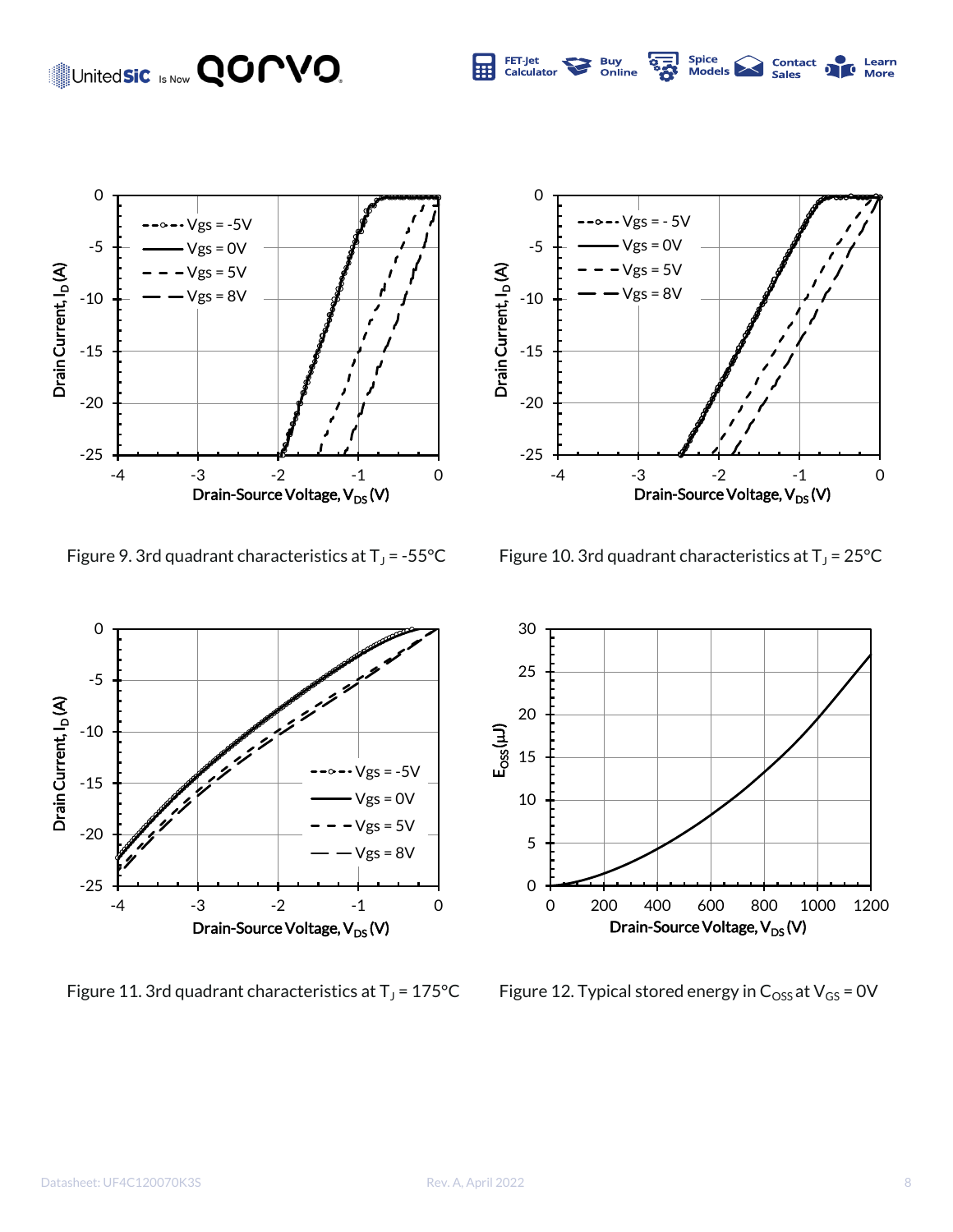### United**sic Is Now QOMVO.**



Figure 13. Typical capacitances at  $f = 100$ kHz and  $V_{GS} =$  Figure 14. DC drain current derating 0V



0

5

10

15

20

DC Drain Current, I<sub>D</sub> (A)

DC Drain Current, I<sub>D</sub>(A)

25

30

35

FET-Jet<br>Calculator

**Buy**<br>Online





-75 -50 -25 0 25 50 75 100 125 150 175

Spice<br>Models |

**Contact**<br>Sales

Learn

Case Temperature, T<sub>C</sub> (°C)

Figure 15. Total power dissipation Figure 16. Maximum transient thermal impedance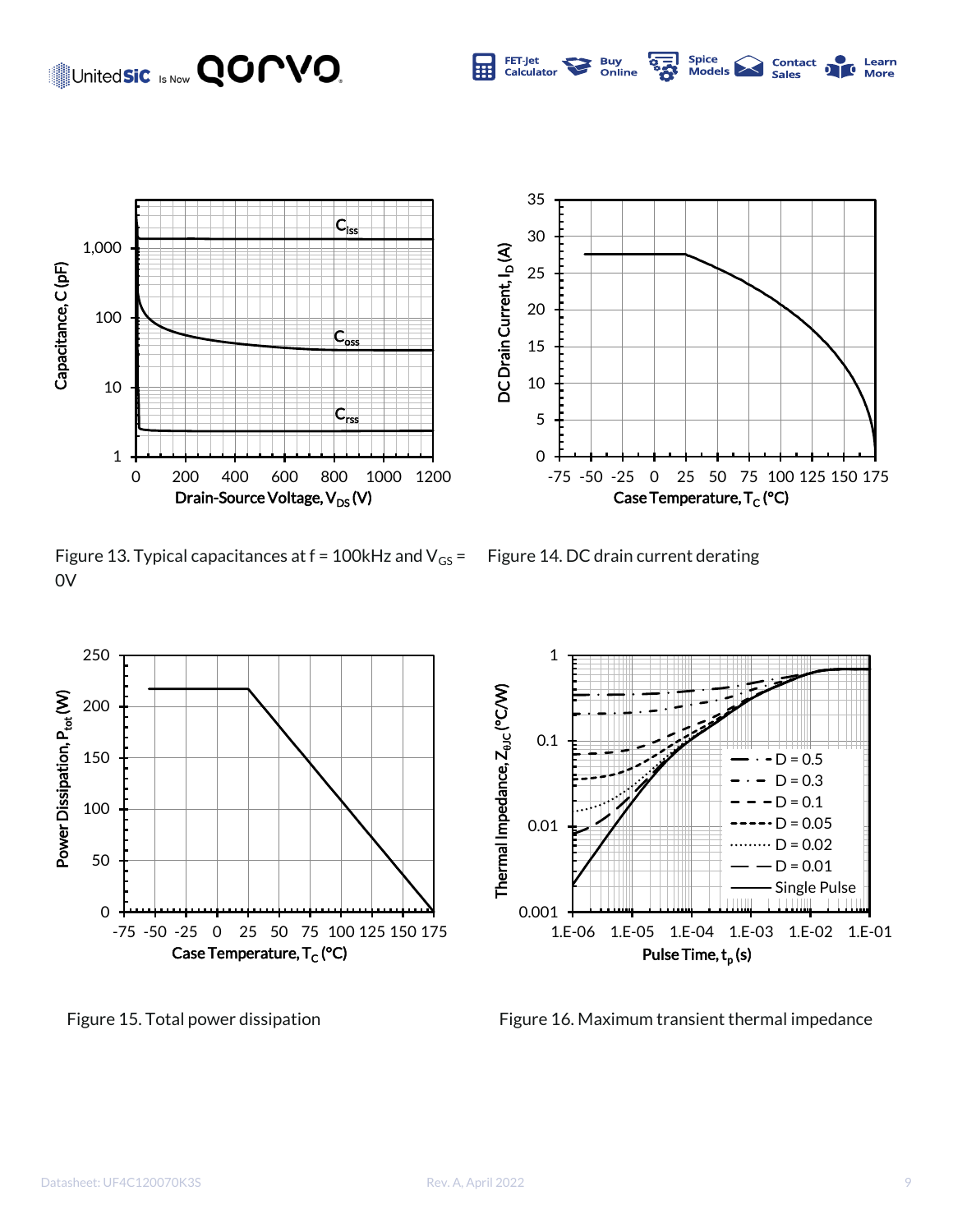### United**sic** Is Now **QOPVO.**



Figure 17. Safe operation area at  $T_c = 25^{\circ}C$ , D = 0, Parameter t<sub>p</sub>



Spice<br>Models

**Contact**<br>Sales

Learn

**More** 

FET-Jet

Calculator

**Buy**<br>Online

 $\frac{1}{2}$ 

Figure 18. Reverse recovery charge Qrr vs. junction temperature at  $V_{DS}$  = 800V



Figure 19. Clamped inductive switching energy vs. drain current at  $\mathsf{V}_\mathsf{DS}$  = 400V and T $_\mathsf{J}$  = 25°C



Figure 20. Clamped inductive switching energies vs.  $R_{G,EXT}$  at  $V_{DS}$  = 800V, I<sub>D</sub> = 20A, and T<sub>J</sub> = 25°C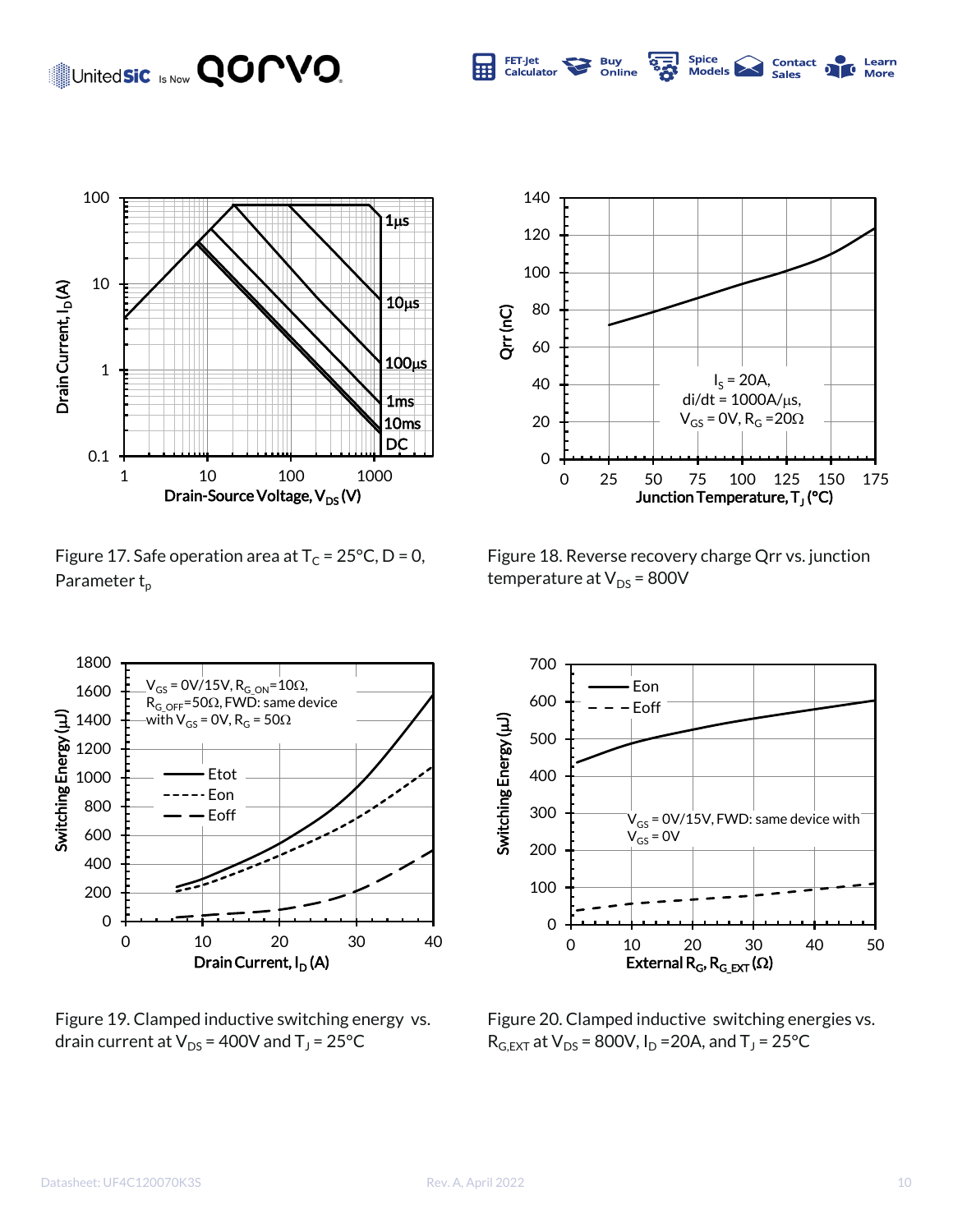#### Spice<br>Models United**sic** Is Now **QOMVO** FET-Jet **Buy**<br>Online Contact  $\frac{1}{2}$ Learn Ō Calculator **Sales More**



Figure 21. Clamped inductive switching energy vs. junction temperature at  $V_{DS}$  =800V and  $I_D$  =20A



Figure 22. Schematic of the half-bridge mode switching test circuit. Note, a bus RC snubber (R<sub>S</sub> = 2.5 $\Omega$ ,  $C_S$ =100nF) is used to reduce the power loop high frequency oscillations.



Figure 23. Schematic of the half-bridge mode switching test circuit with device RC snubbers ( $R_{s1}$  = 10 $\Omega$ , C<sub>s1</sub> = 95pF) and a bus RC snubber ( $R_s = 2.5\Omega$ , C<sub>s</sub>=100nF).